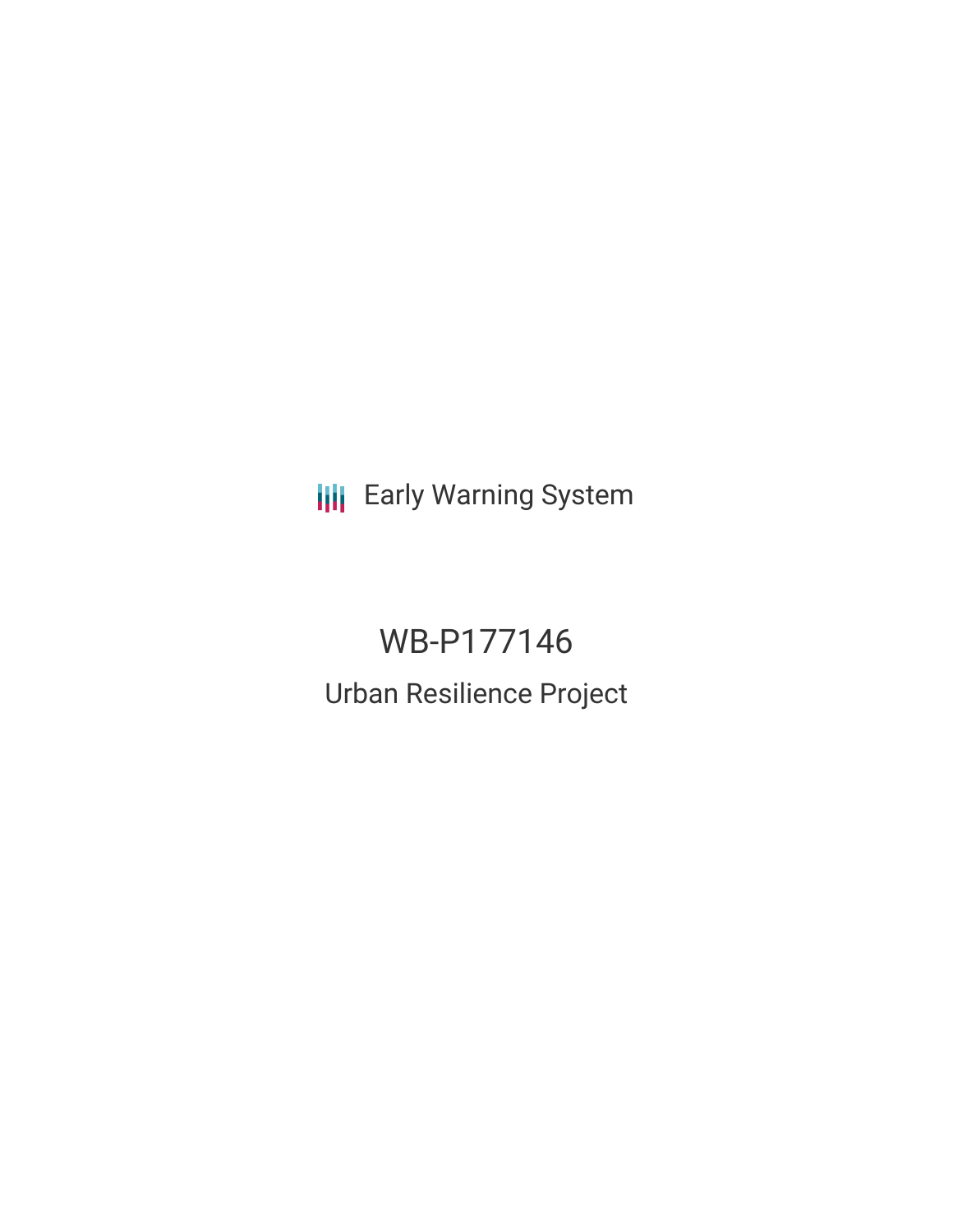

#### **Quick Facts**

| <b>Countries</b>               | Burundi             |
|--------------------------------|---------------------|
| <b>Financial Institutions</b>  | World Bank (WB)     |
| <b>Status</b>                  | Proposed            |
| <b>Bank Risk Rating</b>        | U                   |
| <b>Borrower</b>                | Republic of Burundi |
| <b>Sectors</b>                 | Infrastructure      |
| <b>Investment Amount (USD)</b> | \$120.00 million    |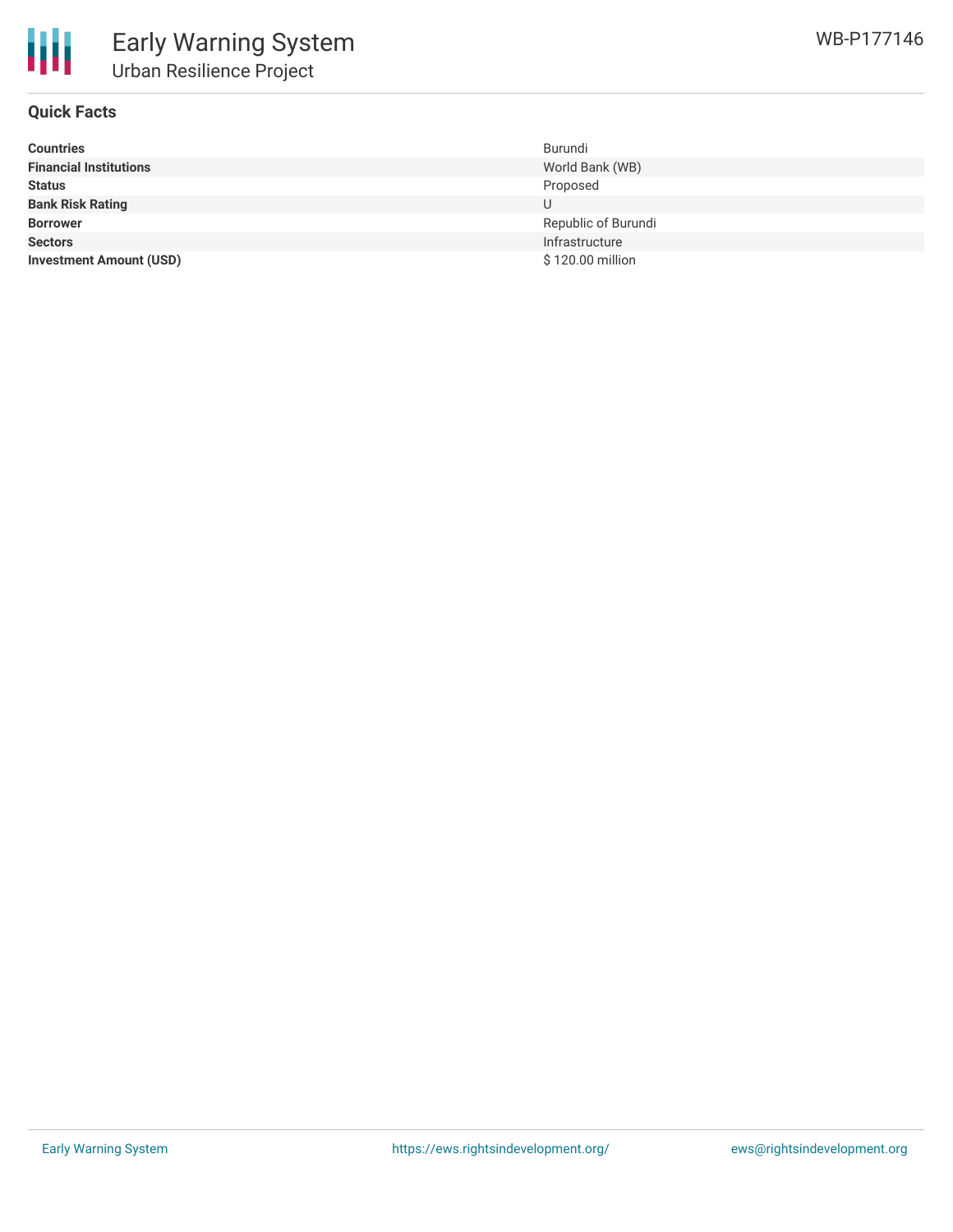

## **Project Description**

The project objective is to support resilient urbanization and urban service delivery in Bujumbura and secondary cities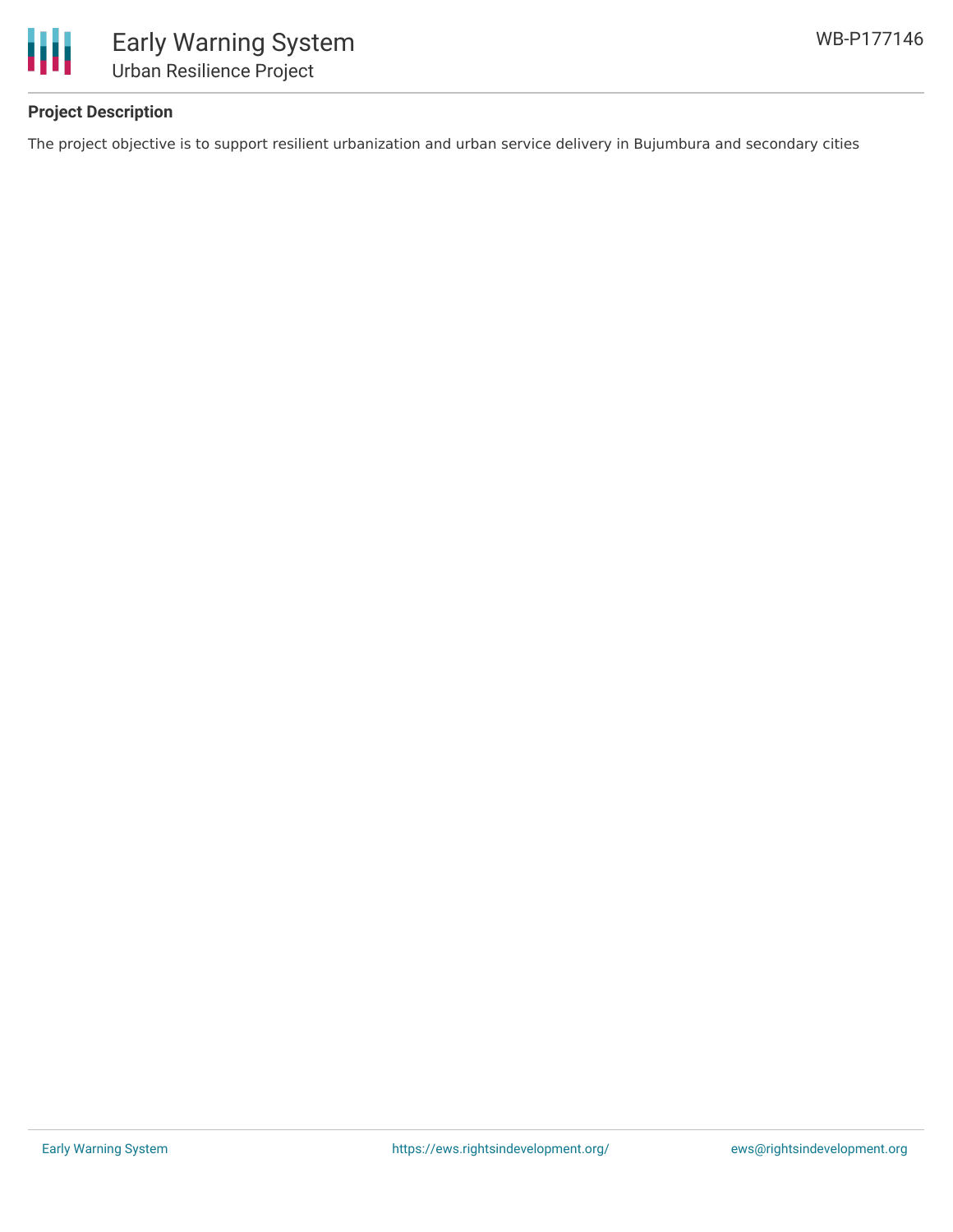#### **Investment Description**

World Bank (WB)